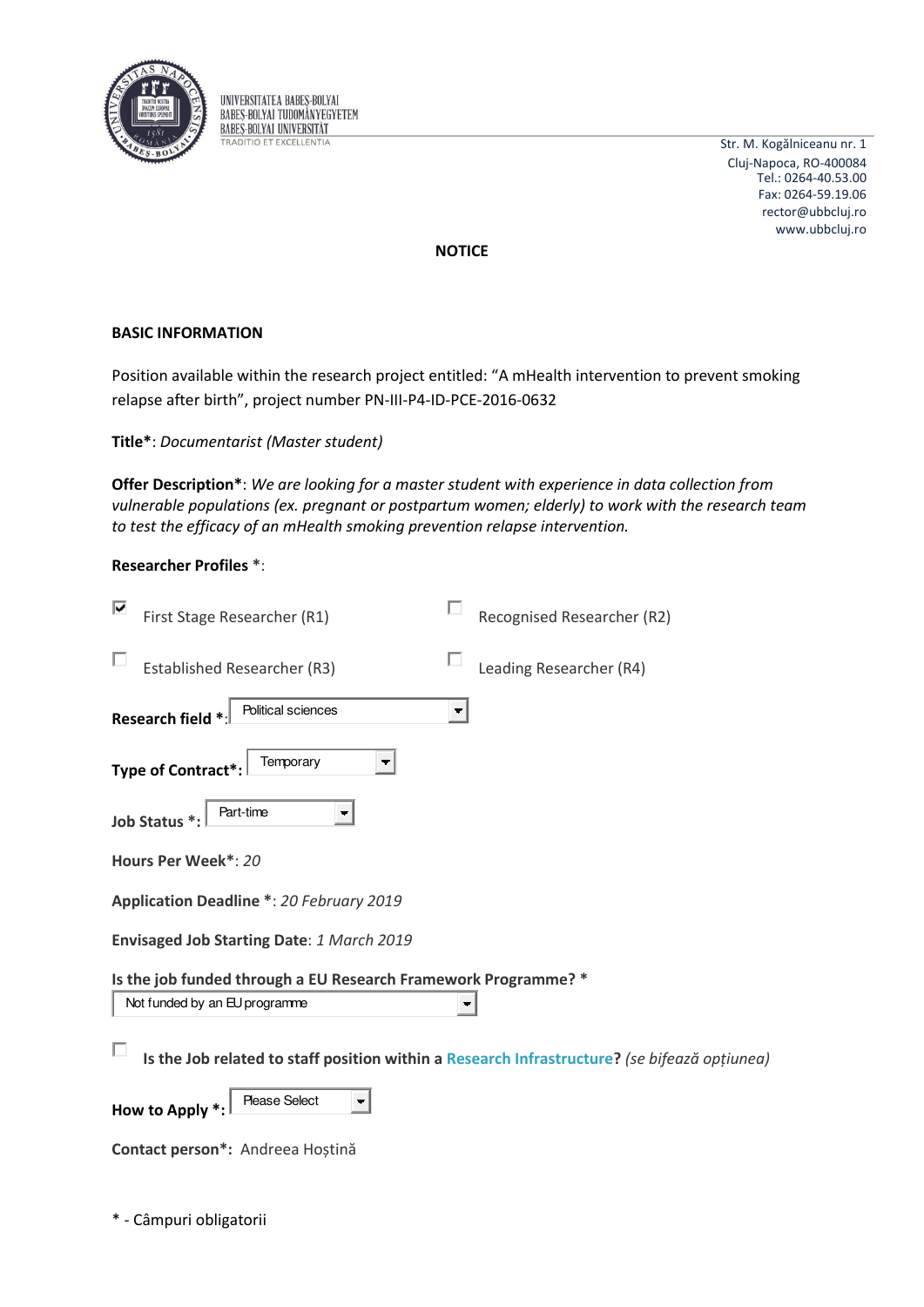**E-mail adress\*:** andreea.hostina@publichealth.ro

П **Internal Application form needed (.pdf files)** 

**HIRING INFO & WORK LOCATION** 

**Number of positions available\*: 1** 

**Company/Institute\*:** *College of Political, Administrative and Communication Sciences, Babes-Bolyai University* 

**Department\*:** *Department of Public Health* 

## **REQUIREMENTS**

## **Required Education Level**

|                      | Main Research Field*: $\mathbin\Vert$      | Political sciences |  |
|----------------------|--------------------------------------------|--------------------|--|
| Level $^*$ : $\vert$ | Bachelor Degree or equivalent              |                    |  |
|                      | Main Research Field*: <b>Please Select</b> |                    |  |
| Level <sup>*</sup> : | <b>Please Select</b>                       |                    |  |

**Skills/Qualifications**: skills associated with data collection in social sciences

**Specific Requirements**: 1) Master student in the field of psychology and education sciences; 2) Bachelor studies in political sciences; 3) Experience in data collection from vulnerable populations; 4) Knowledge of English level and a basic level or graduation of an English language bachelor program; 5) at least one participation in a scientific conference with a paper in the field of social sciences (ex. political sciences, public health, psychology, sociology, etc); 6) At least one article published as a principal author or co-author in the field of social sciences (ex. political sciences, public health, psychology, sociology, etc).

**Required Languages (se completează unul sau mai multe câmpuri, după caz)** 

| Language * | <b>ROMANIAN</b> |  |
|------------|-----------------|--|
| Level*     | Mother Tongue   |  |